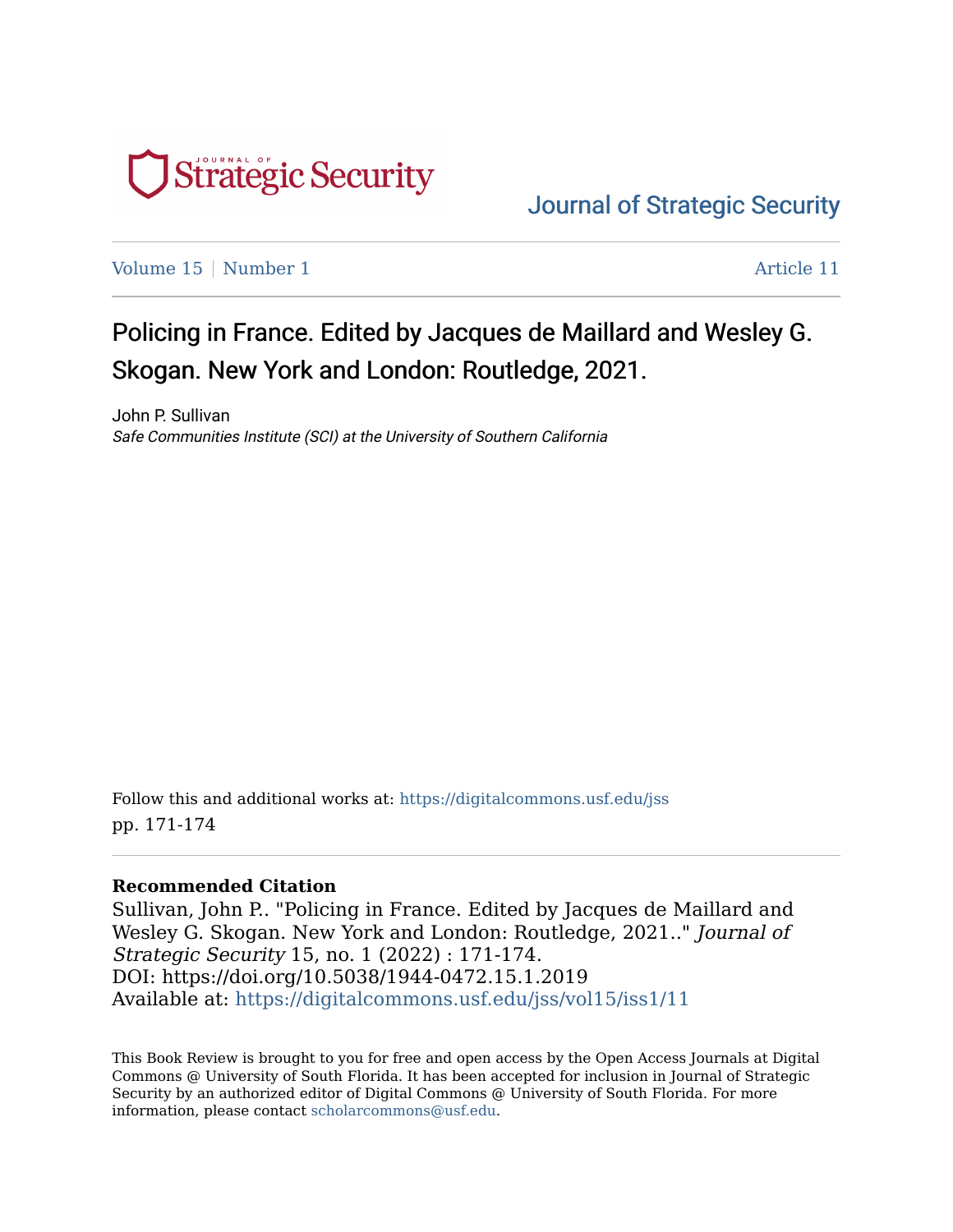**Policing in France. Edited by Jacques de Maillard and Wesley G. Skogan. New York and London: Routledge, 2021.**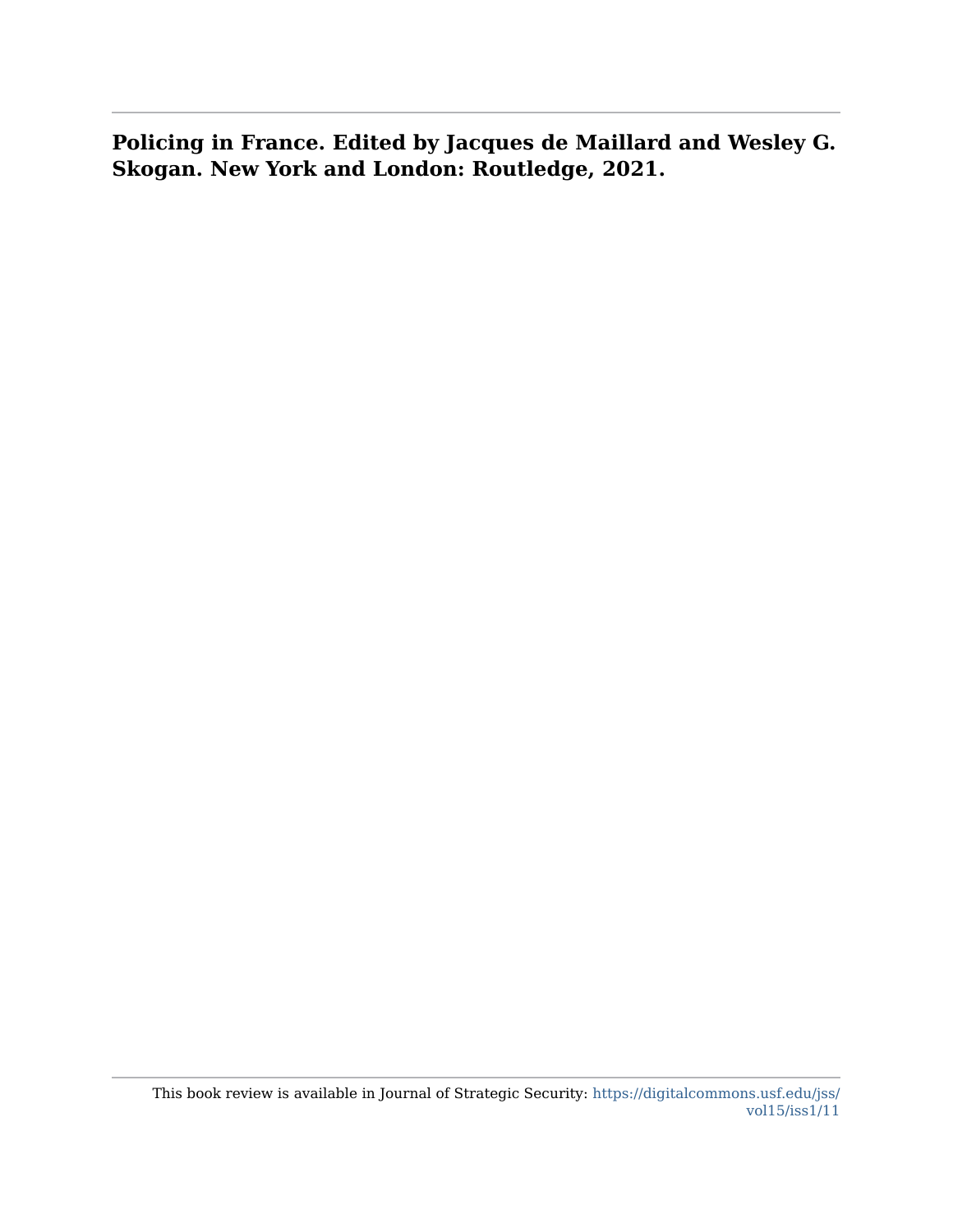# *Policing in France***. Edited by Jacques de Maillard and Wesley G. Skogan. New York and London: Routledge, 2021. ISBN 9780367135249. Illustrations. Figures. Tables. Index. Pp. 360. Paperback \$69.95.**

Review by Dr. John P. Sullivan Safe Communities Institute (SCI) University of Southern California

*Policing in France* provides an important overview of police practice in France. France is important in several ways. First, it is a democratic republic with a legacy of democratic tradition. While this tradition has been interrupted by Napoleonic Empire and Vichy tyranny, the French police services provide unique insight into achieving the balance between security and liberty in a modern multicultural society.

Second, this text, part of the "Advances in Police Theory and Practice Series," edited by Jacques de Maillard, a Professor of Political Science at the University of Versailles-Saint Quentin and Sciences Po Saint Germaine en Leye and a Director of CESDIP (*Centre de recherches sociologiques sur le droit et les institutions pénales*, a research center affiliated with France's Ministry of Justice) and Wesley G. Skogan, Emeritus Professor of Political Science and a Faculty Fellow at the Institute of Policy Research at Northwestern University, provides unique insights into sustaining police legitimacy in the face of competing—and often contradictory—police goals. Next, it shows how this is achieved—or not—in practical terms. Finally, it offers understanding of the mechanics of French policing, including its two major police organs the *Police national*e (PN) and *Gendarmerie nationale*  (GN), as well as the *Police municipal* (PM), and other elements of national and community security.

#### Organizing the Discussion

Maillard and Skogan are both eminent scholars of policing. Their criminological experience helps to frame the discussion in this comprehensive edited collection. After a preface and introduction (Chapter 1) by the editors and a preface from the series editor, Dilip K. Das, the book is divided into four parts, "Part I: Historical Background"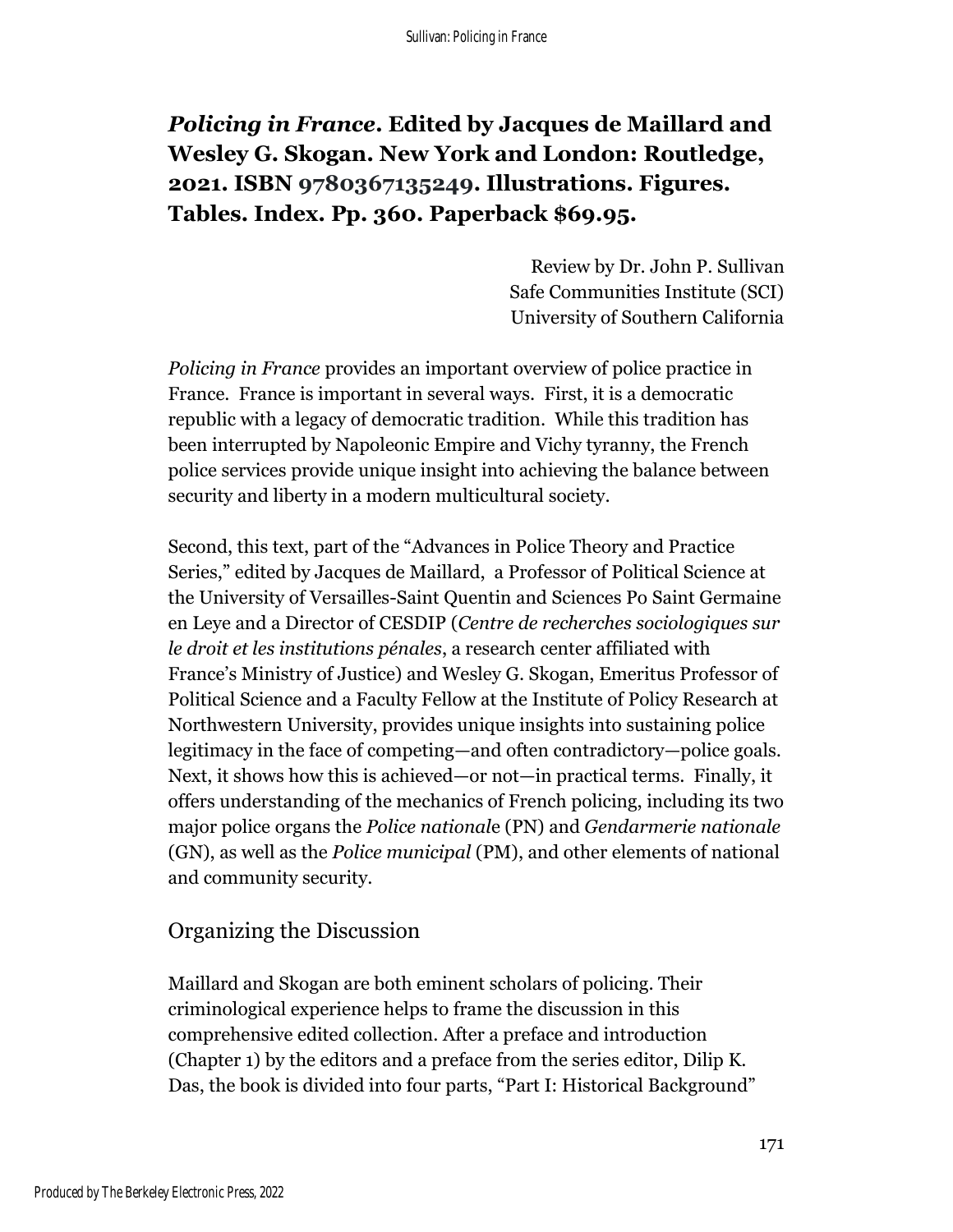includes Chapter 2 on historical developments from the *Ancien Regime* to De Gaulle and the *Police nationale* by Jean-Marc Berlière and René Lévy from the University of Burgundy and the *Centre national de la recherche scientifique*—CNRS. It is followed by a discussion (chapter 3) assessing the colonial legacy and its influence by Emanuel Blanchard at the University of Versailles-Saint Quentin and an detailed description (Chapter 4) of France's dual police system (police and gendarmerie) in terms of centralization, specialization, and competition by Malcom Anderson from the University of Edinburgh.

"Part II: Organizational Features and Reforms" dissects Police Centralization (Chapter 5) by Christian Mouhanna at CNRS. Chapter 6 by Clément de Maillard of the *Gendarmerie nationale* looks at "Intelligence Led Policing" in criminal investigations; while Chapter 7 by Elodie Lemaire at the University of Picardie Jules-Verne looks at specialization in investigations. Cédric Moreau de Bellaing of the Ecole Normal Supérieure closed the second section recounting police oversight in France.

"Part III: Changing Institutional and Political Context" looks at the expansion of private police (Chapter 9) by Frédéric Ocqueteau at CNRS. Virginie Malochet at the Institute of the Paris Region looks at the pluralization of local policing (Chapter 10); while Thierry Delpeuch, CNRS Fellow at Pacte-Sciences Po Grenoble and Jacqueline E. Ross University of Illinois School of Law examine security partnerships (Chapter 11).

"Part IV: Police Problems and Strategies" is comprised of nine chapters and is likely of most interest to practitioners. Chapter 12 by Fabien Jobard, CNRS looks at policing in the *Banlieues*; Chapter 13 by Jobard and Jacques de Maillard looks at identity checks and their controversial role in contemporary police. After Chapter 14 provides a social history of protest policing in France by Aurélien Restelli, Center for Sociological Research on Law and Criminal Justice, the section moves to chapter 15, a discussion on "Domestic Intelligence and Counterterrorism" by Laurent Bonelli (University of Paris X Nanterre). "Border Policing" by Sara Casella Columbeau, French Collaborative Institute on Migration (Chapter 16) follows. Chapter 17 by Sebastian Roché, (CNRS Research Director at Pacte-Sciences Po Grenoble) looks at the police and the public; Chapter 18 (Jacques de Maillard and Mathieu Zagrodzki, Center for Sociological Research on Law and Criminal Justice), looks at community policing.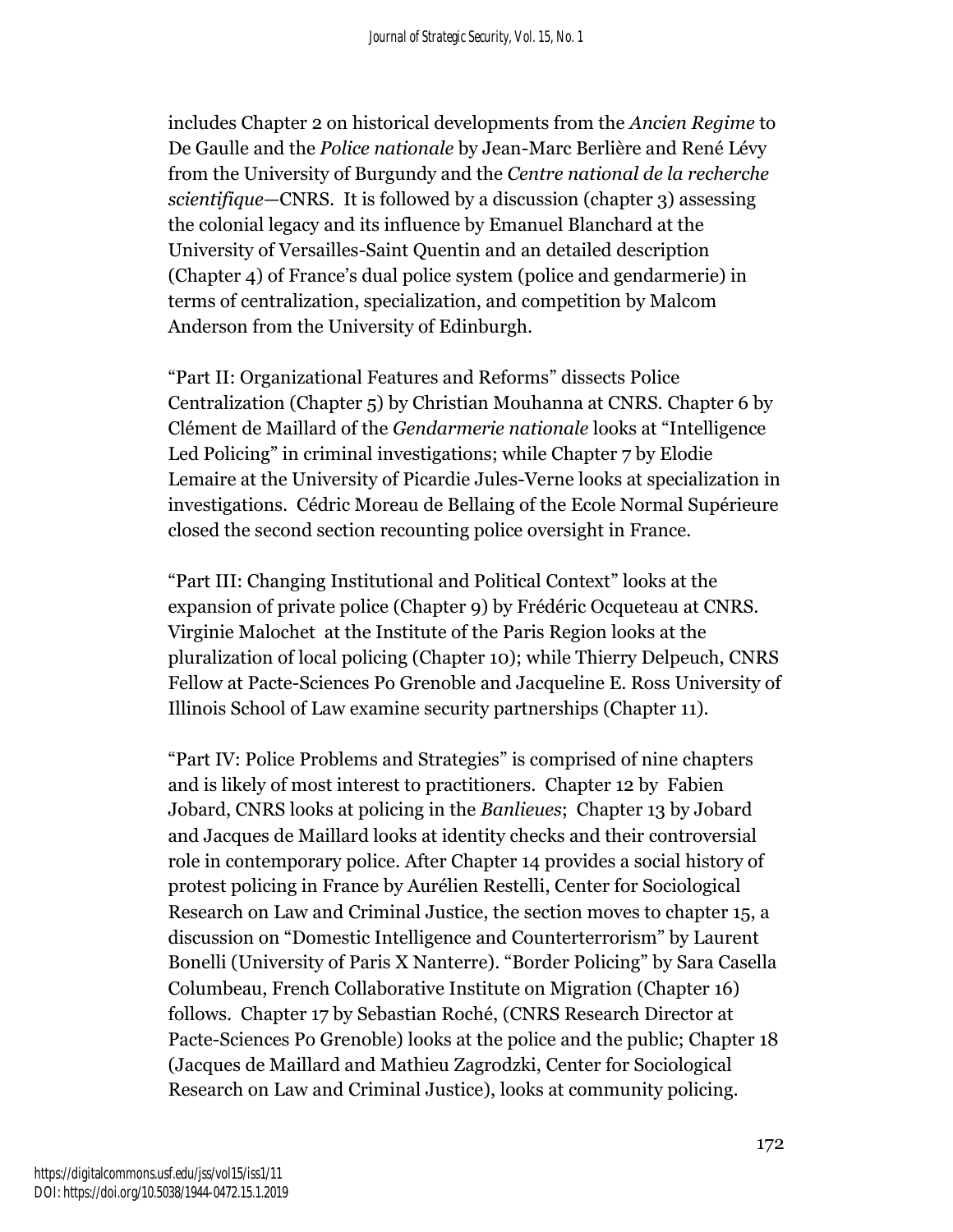"Policing and Gender" (Chapter 19) and a discussion of the police and sexual violence (Chapter 20) by Mathilde Darley, Center for Sociological Research on Law and Criminal Justice and Jérémie Gauthier, University of Stasbourg and Ocêane Perona, University of Aix-Marseille respectively.

The text includes illustrations: 9 figures, 2 tables, and 3 boxes, as well as an index. Together the text provides a compelling and comprehensive assessment of French policing and makes a significant contribution to the comparative policing literature. Indeed, in my estimation the collection provides the best overview of French policing since the late Philip John Stead's *Police of France* (Macmillan 1983).

## Critical Themes

Several critical themes are illuminated in the text. These include the importance of community relations and public trust, oversight, and coordiation with political authorities, the judicial system, and other police agencies. Traditionally French policing has been dominated by two national entities: the National Police, and military *Gendarmerie nationale* (GN). The first policies the cities and large towns, and the latter rural communities. Both have parallel capabilities. They have been joined in recent years by municipal police addressing daily urban policing. Three specific themes deserve special attention due to their global importance. These are: *militarization, protest policing*, and *domestic intelligence and counterterrorism*.

- *Militarization* is an oft discussed and poorly understood issue in contemporary policing. Readers, therefore, may find Chapters 2 and 4 of particular interest. Ironically, the uniformed GN traditionally had closer community relationships (p. 63, p. 298) than the *Sûreté Générale* (later *Sûreté nationale),* the predecessors to today's *Police nationale* (PN). While both the PN and *gendarmes* are highly centralized (and now both field uniformed and plainclothes personnel under control of the civilian Ministry of Interior) and accountable to judicial authorities.
- *Protest policing* is a major role for all the French police services (PN, GN, PM). Protest policing relies in part upon mobile cadres available for deployment as formed units. These deployments can